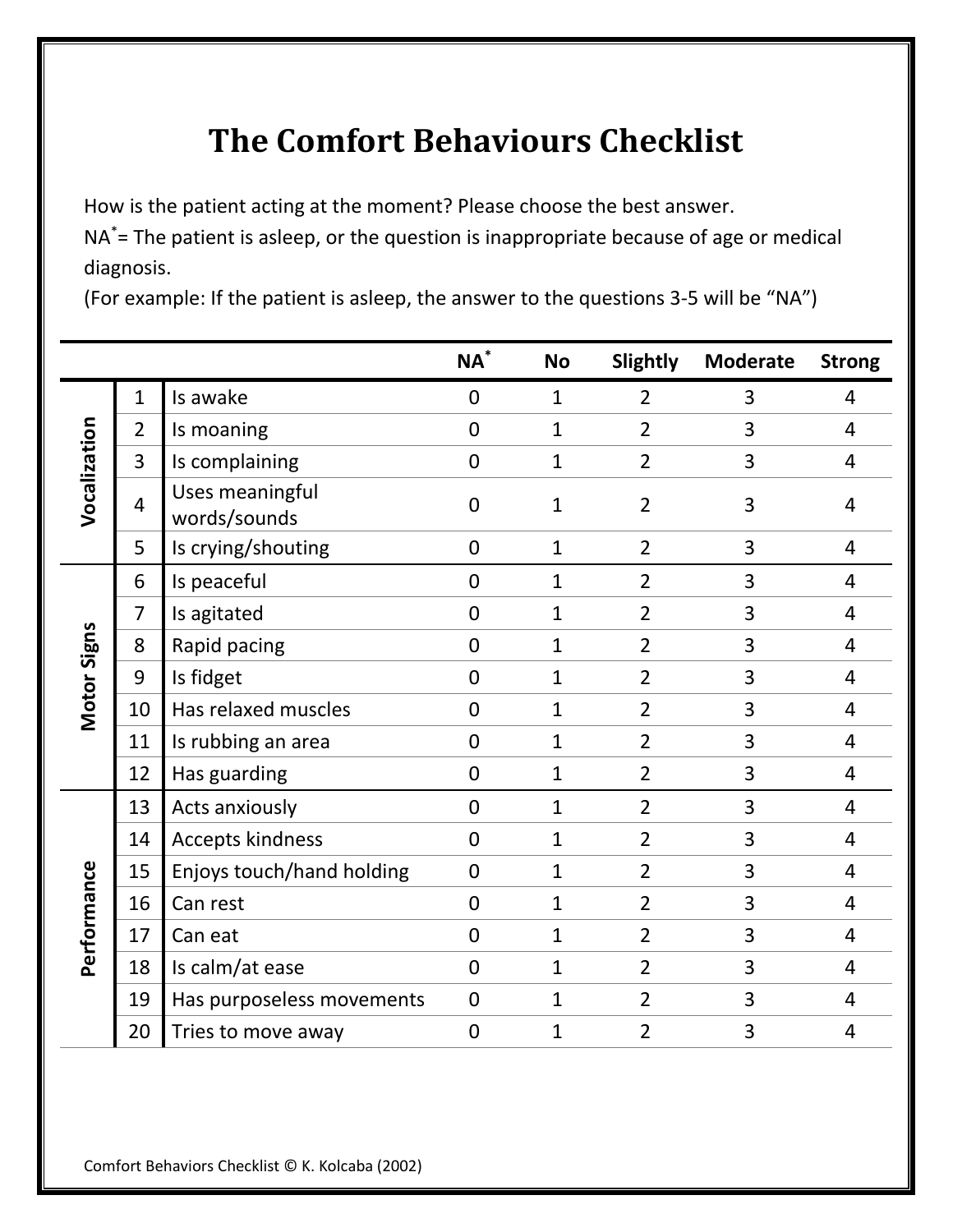| Expression<br><b>Facial</b> | 21 | Looks depressed             |  |   | 3 |  |
|-----------------------------|----|-----------------------------|--|---|---|--|
|                             | 22 | Grimaces/Kicks away         |  | າ | 3 |  |
|                             | 23 | Looks relaxed               |  |   | 3 |  |
|                             | 24 | Is too alert                |  | 2 | 3 |  |
|                             | 25 | Appears worried/scared      |  |   | 3 |  |
|                             | 26 | <b>Smiles</b>               |  |   |   |  |
| Signs<br>Other              | 27 | Has unusual breathing       |  |   | 3 |  |
|                             | 28 | Is mentally focused         |  |   | 3 |  |
|                             | 29 | Able to have a conversation |  |   | 3 |  |
|                             | 30 | Wakes up smoothly           |  |   | 3 |  |

If this is the only instrument you use for assessing pain/comfort, ask the patient:

31. Do you feel pain? Yes/No [Please Rate from 0-10, 10 states maximum possible pain level]: ……. /10.

32. How much do you feel comfortable, considering all existing condition? Please Rate from 1-10. [10 is the most comfortability level]: ……. /10

Other open-ended questions:

- Medication Change,
- Recent injury,
- Functional problem,
- Staff reports of comfort,
- Appetite change,
- Ambulation,

## And etc,

Comfort Behaviors Checklist © K. Kolcaba (2002)